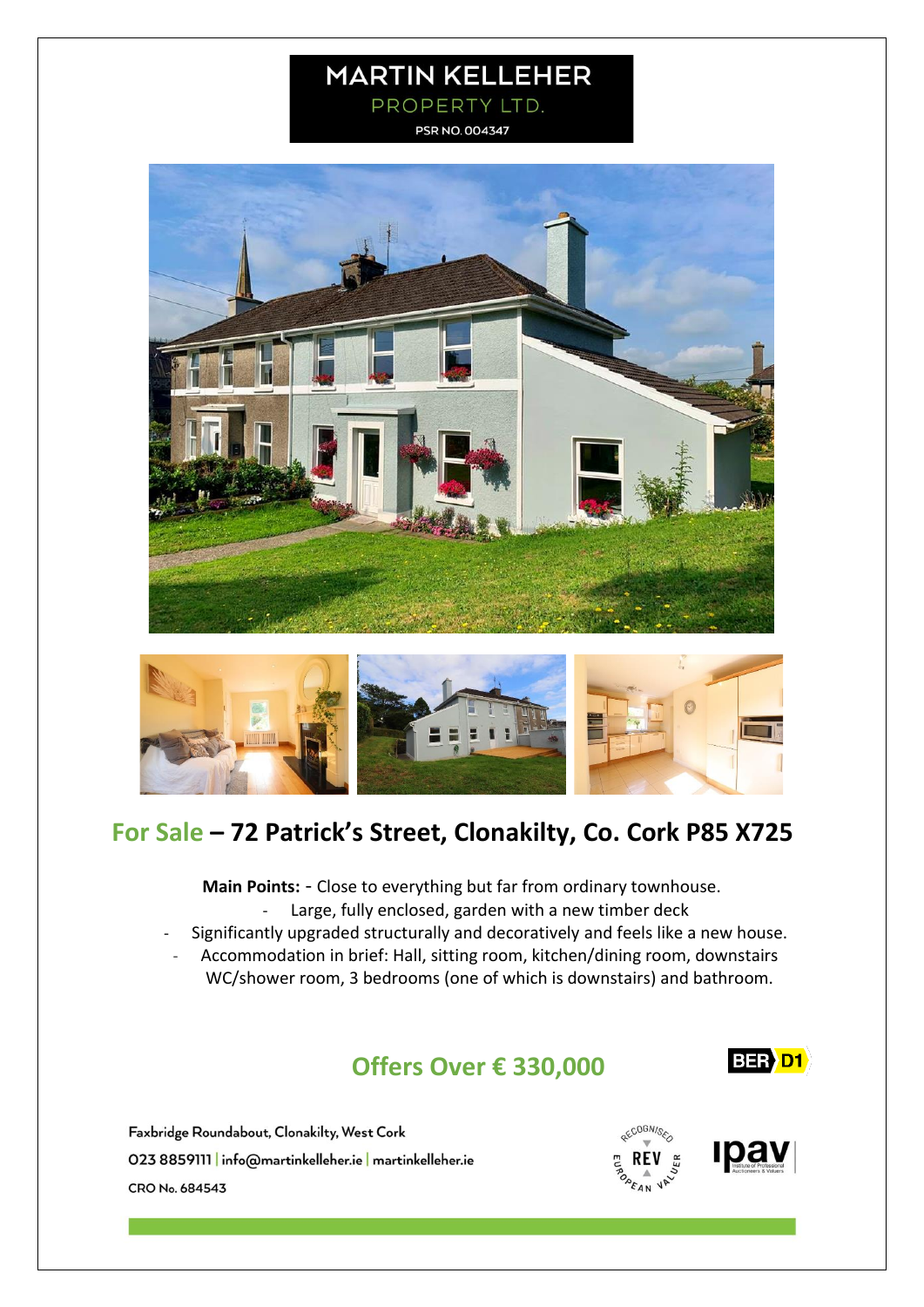Close to everything but far from ordinary you would be surprised by the peace on offer in this wonderful townhouse. Even though the vibrant Clonakilty town centre is right on its doorstep it suffers little of the associated town noise. The modern character filled accommodation includes 3 bedrooms and comfortable living accommodation. The property is also complemented by a large garden which is fully enclosed and with the benefit of a new timber deck which has fantastic views of the 2 churches from this elevated position. The property has been significantly upgraded structurally and decoratively over the years and feels like a new house.

Accommodation in brief: Hall, sitting room, kitchen/dining room, downstairs WC/shower room, 3 bedrooms (one of which is downstairs) and bathroom.



# **Accommodation c. 78 m²/ 844 ft²**

# **Entrance Hall 1.5 m x 1.8 m**

Lovely entrance hallway with polished porcelain tiles and sunken floor mat. Radiator cover and stairs to first floor. Access to sitting room and kitchen.

### **Sitting Room 3.1 m / 2.5 m x 4.8 m**

Gorgeous and comfortable sitting room with a bright dual aspect from the windows east and west. Solid wooden floor and recessed ceiling spotlighting. Open fireplace with attractive surround and granite hearth. Radiator cover.

### **Kitchen/Diner 2.75m / 3.75 m x 4.8 m**

Bright room with a dual aspect east and west. Attractive high gloss finished fitted kitchen with integrated double oven, hob, extractor, dishwasher and fridge freezer. Polished porcelain floor tiles. Fitted ceiling track spotlighting and radiator cover.

# **Back Hall 0.9 m x 1.55 m**

### **Bedroom Three / Office 3 m x 3.1 m**

Downstairs bedroom which could also suit as an office/study. Solid timber floor and radiator cover.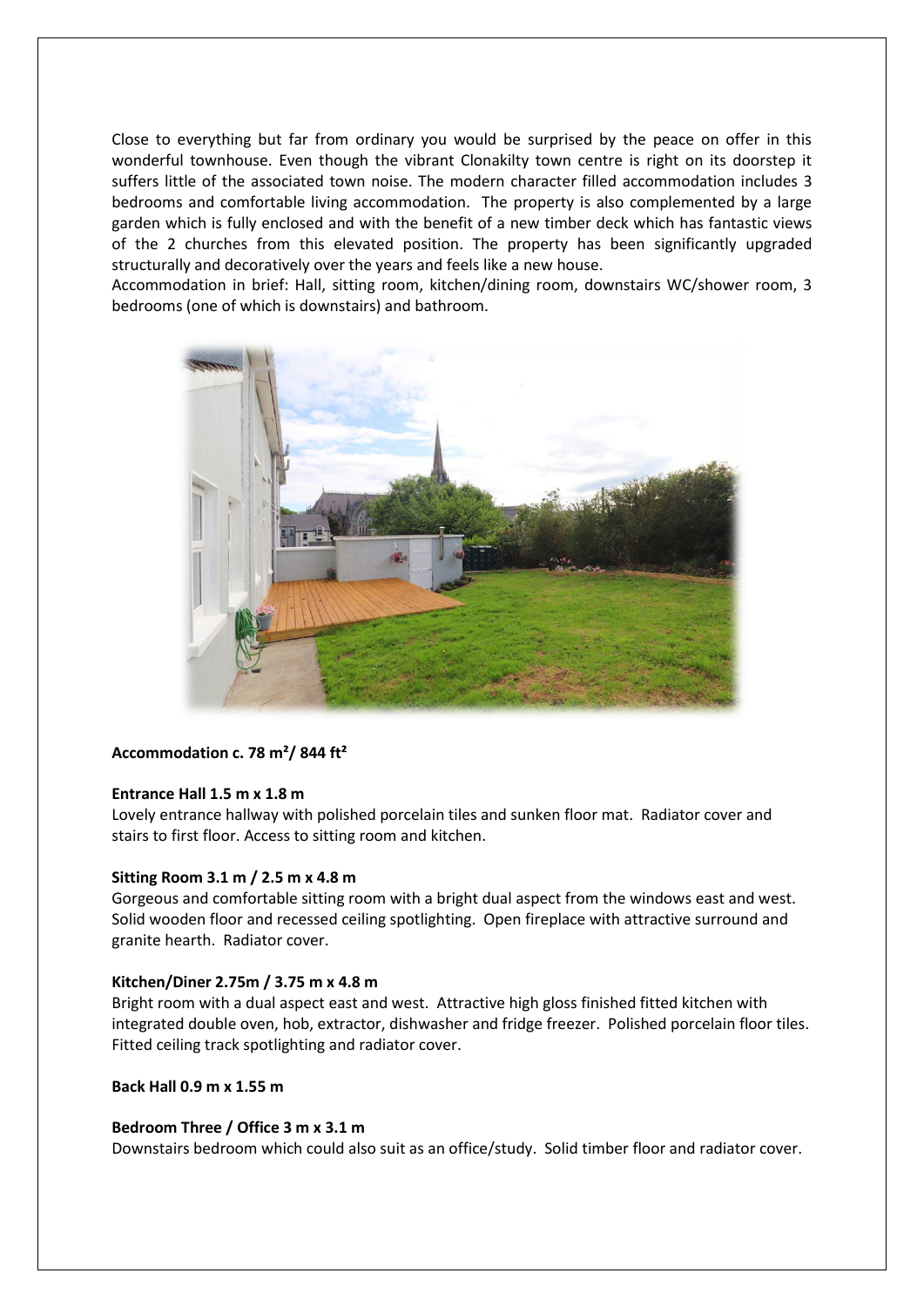# **Shower Room 1.9 m x 1.4 m**

Fully tiled shower room. Wall hung wash hand basin, WC and separate shower.



**Newly carpeted stairs to first floor landing.**

## **Bedroom One 2.75 m x 4.85 m**

Spacious double bedroom with a fantastic view from the east facing window. Newly carpeted and radiator cover.

### **Bedroom Two 4.15 m x 2.75 m**

Spacious double bedroom with phantastic views from the dual aspect windows eat and west. Newly carpeted and fitted storage closet.

# **Bathroom 2 m x 1.67 m**

Fully tiled bathroom with bath, WC and wash hand basin.

### **Services**

The property is connected to all mains services including water, sewage, electricity and telephone services. High speed broadband is available in this area. Heating is by means of oil-fired central heating.

### **Garden**

A concrete path leads from the entrance gate up to the house. There is a lovely front garden which has a side access around to the rear of the house. There is a large west facing garden which has amazing views over town. From here you can see the tallest buildings of Clonakilty including the renowned Catholic Church and Kilgariffe Protestant Church. There is a newly installed timber deck to the rear of the house.

There is a small concrete storage shed to the rear.

### **Shed 2.5 m x 2 m**

Open plan room ideal for storing gardening equipment.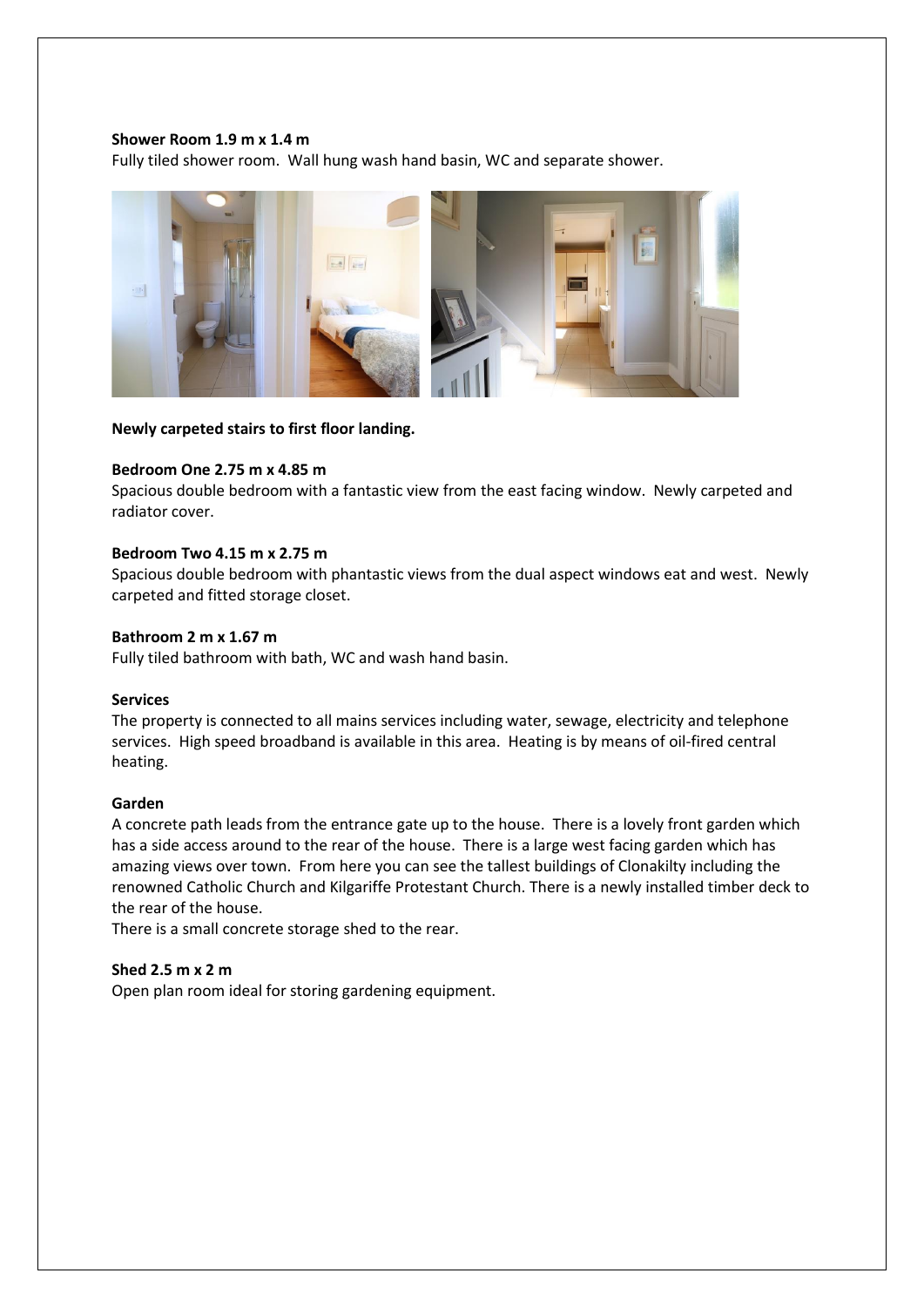**GROUND FLOOR** 







Whilst every attempt has been made to ensure the accuracy of the floorplan contained here, measurements of doors, windows, rooms and any other items are approximate and no responsibilly is taken for any error, on one cons